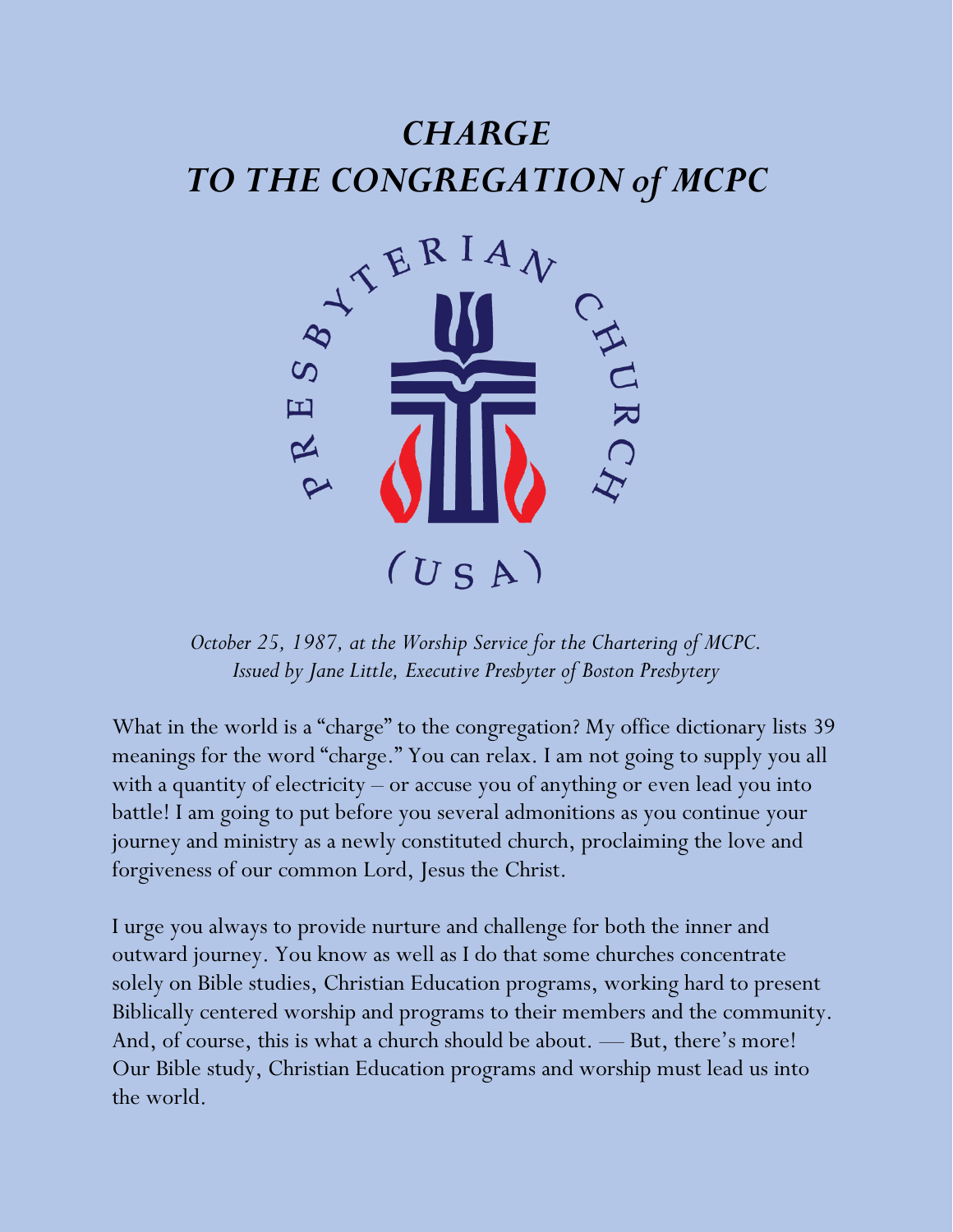Let me share with you a personal story. One of the persons who challenged my understanding of what a church should be is Cherie Bratt. Cherie was a participant with me in an adult Christian Education program. I remember vividly Cheri saying on night after we had just finished a six week study on death and dying, "So what? So, what are we going to do about all we've learned?" The following conversations led to the church sponsoring the second Hospice in the United States. A few years later my friend Cheri was president of the Women's Association of the church. After a program on housing problems in the community, she asked her questions again. "So what? – What are we going to do about it?" Which eventually led to a church-sponsored low cost housing program – still administered by the Goleta Presbyterian Church.

I challenge you then to keep as a motto – "So What – What Can We Do About This?" To balance the inner journeys that churches so lovingly nurture with opportunities for mission. I am personally convinced that we need both the inner and outer journeys to become mature Christians.

Another balance I urge you to keep before you is what I will call shared ministry. I mean by this that the ministry is not the sole task of profession church leaders – the clergy- but ministry is the job of all of us. Several churches I know list in their bulletins as Ministers – the entire congregation.

One of the real challenges any church faces is to help its members develop a nature Christian faith. I can guarantee that will never happen if Sarah – or whoever your pastor is  $-$  is expected to do the work of the church. To the contrary, the pastor's role is to enable you and me to do the work of the church.

Developing shared ministry is not easy. Nothing worthwhile is. I urge you to struggle with this question mightily over the years. It will shape your church.

I challenge you to encourage diversity. How refreshing it would be to develop a community of faith that shares differences openly – and still loves and respects each other. I know it can be done. I've experienced it a lot – but rarely in the church. My experiences of diversity have all come from the League of Women Voters. In that setting people can share the beliefs and opinions openly. How I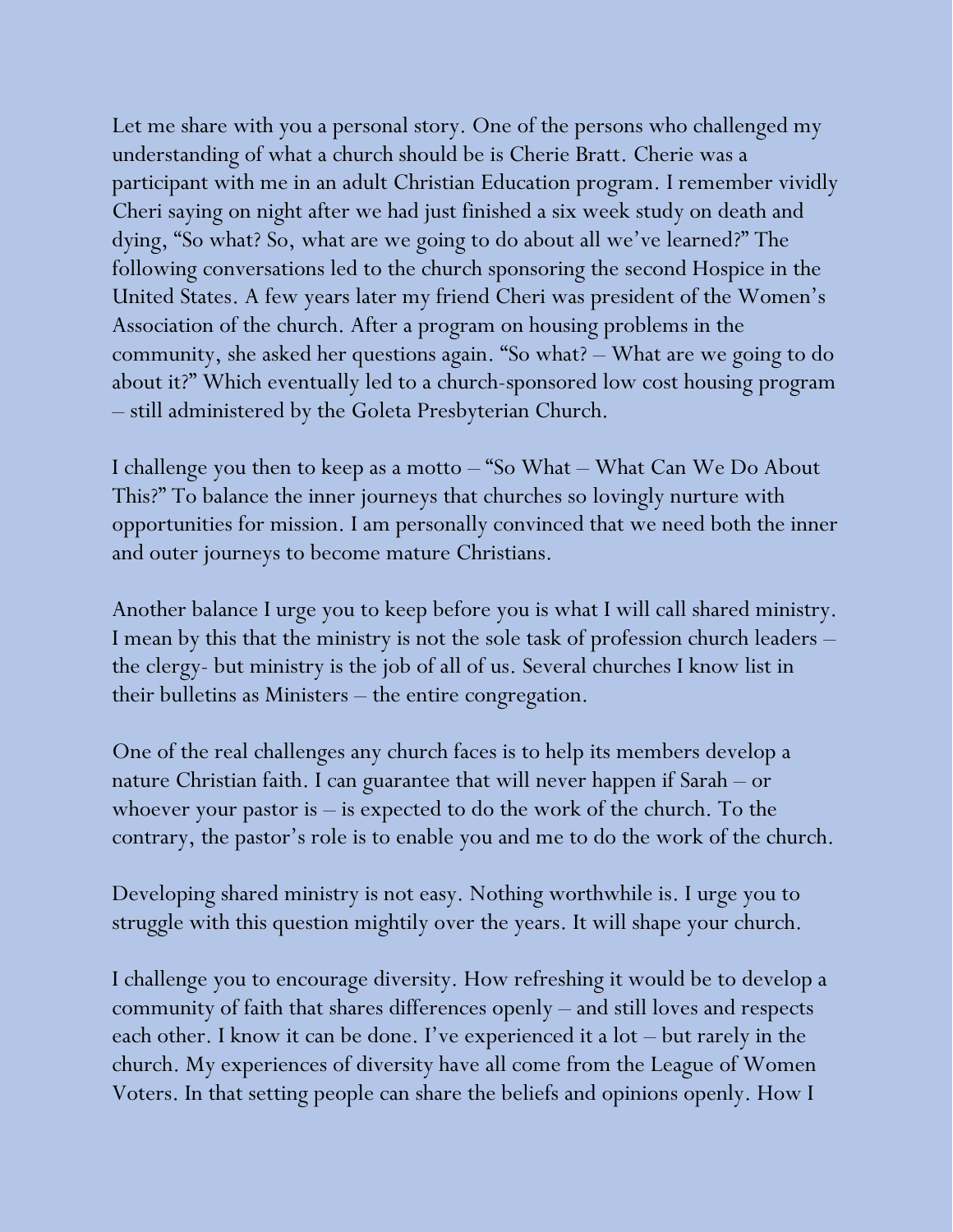covet that openness for the church. We will differ! I certainly wouldn't want a world of people just like me!

In the church this means a respect and understanding for a single basic fact. God speaks to us in many different ways and its corollary,

What moves me, what is life giving to me may not do anything at all for you. Therefore, it becomes important to celebrate diversity – Bach and bop, guitars and pipe organ, the Revised Standard Version and King James, silent and public confessions, clowns and balloons as well as the crown of thorns. We are young and old, from all over the world, perhaps from different races, men and women. We are diverse – but we all are children of the living God. It is because we are united by our faith that we can risk celebrating our diversity.

Lastly I want to challenge you to be about what I have come to believe is the most urgent job of the contemporary church; to help people discover God at work in their lives. I've had the opportunity to lead lots of workshops and one exercise I've found informative is to ask people to list the times when God has been at work in their lives. Time after time I was greeted with blank looks. No, God was just at work in the Bible days – or maybe in someone else's life, but no, I don't know when God has been active in my life! I know far too many churches that talk about God but never provide the opportunity for people to share their personal faith, practice and experiences. Anderson and Jones is their recent book on ministry boldly say "If God seems not to be there, it is because we do not have the eyes to see and the ears to hear."

Two weeks ago in my Bible study class David shared that he was so grateful to God for answering the prayers of his friend Don, a lay person in Pennsylvania who has for the past several years picked up persons at nursing homes and brought them to his church. The church had a rickety old bus, but it had broken down and couldn't be fixed. A new bus would be \$65,000. We'd prayed and asked others to pray too. Two weeks ago two different persons made gifts to the church of over \$30,000 for the bus. I tell you this story only to share with you the next comment made by a member of my Bible study group. "What a coincidence!" he said. No way, my friends! That's God at work. A coincidence,